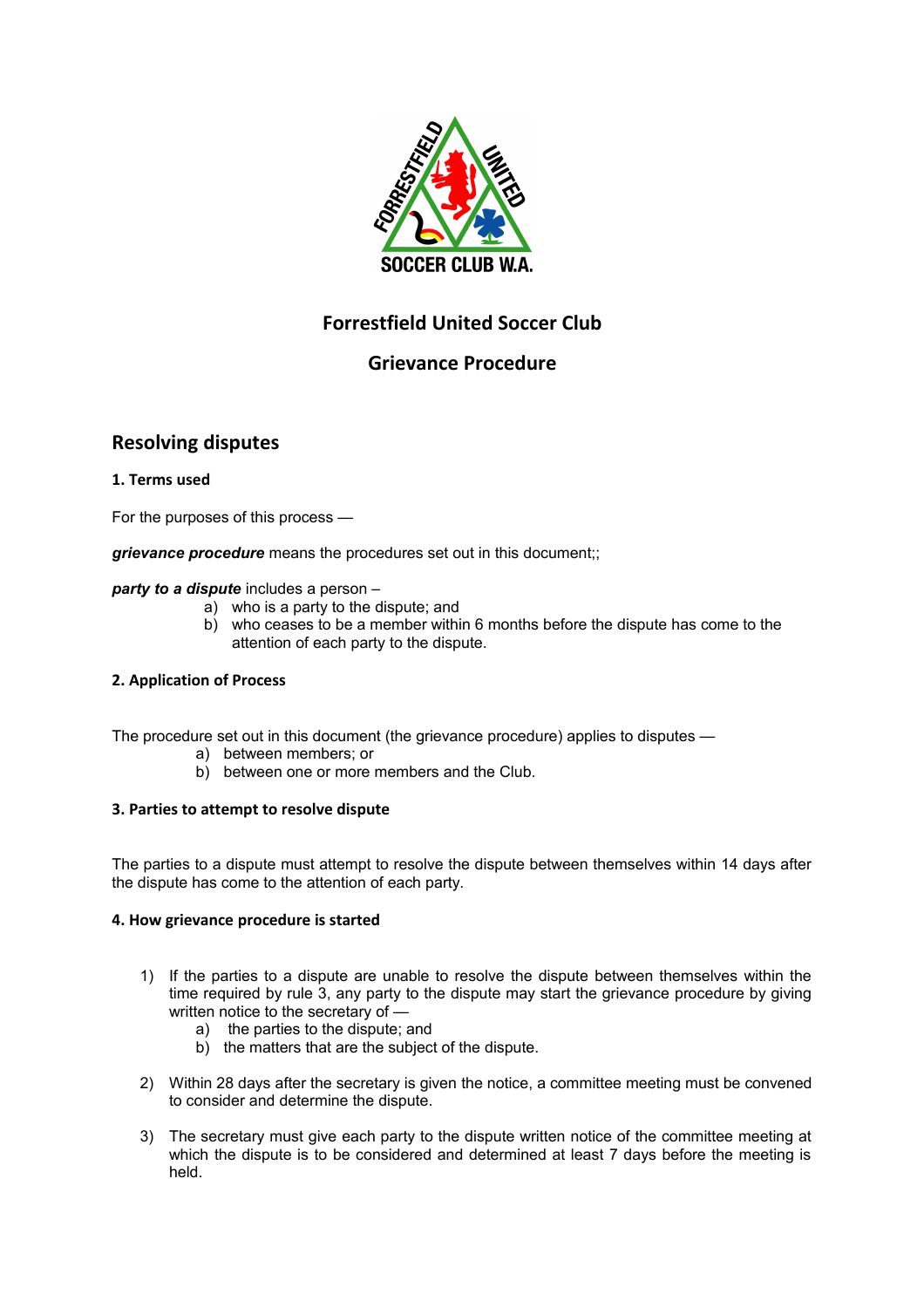- 4) The notice given to each party to the dispute must state
	- a) when and where the committee meeting is to be held; and
	- b) that the party, or the party's representative, may attend the meeting and will be given a reasonable opportunity to make written or oral (or both written and oral) submissions to the committee about the dispute.
- 5) If  $$ 
	- a) the dispute is between one or more members and the Club; and
	- b) any party to the dispute gives written notice to the secretary stating that the party b.i. does not agree to the dispute being determined by the committee; and
		- b.ii. requests the appointment of a mediator under rule 23, the committee must
		- not determine the dispute.

#### **5. Determination of dispute by committee**

- 1) At the committee meeting at which a dispute is to be considered and determined, the committee must
	- a) give each party to the dispute, or the party's representative, a reasonable opportunity to make written or oral (or both written and oral) submissions to the committee about the dispute; and
	- b) give due consideration to any submissions so made; and
	- c) determine the dispute.
- 2) The committee must give each party to the dispute written notice of the committee's determination, and the reasons for the determination, within 7 days after the committee meeting at which the determination is made.
- 3) A party to the dispute may, within 14 days after receiving notice of the committee's determination under subrule (1)(c), give written notice to the secretary requesting the appointment of a mediator under rule 6.
- 4) If notice is given under subrule (3), each party to the dispute is a party to the mediation.

# **Mediation**

# **6. Application of process**

- 1) This process applies if written notice has been given to the secretary requesting the appointment of a mediator by a party to a dispute under rule  $4(5)(b)(ii)$  or  $5(3)$ .
- 2) If this Division applies, a mediator must be chosen or appointed under rule 7.

# **7. Appointment of mediator**

- 1) The mediator must be a person chosen by agreement between the parties to the dispute.
- 2) If there is no agreement for the purposes of subrule 1, then, subject to subrules (3) and (4), the committee must appoint the mediator.
- 3) The person appointed as mediator by the committee must be a person who acts as a mediator for another not-for-profit body, such as a community legal centre.
- 4) The person appointed as mediator by the committee may be a member or former member of the Club but must not —
	- (a) have a personal interest in the matter that is the subject of the mediation; or